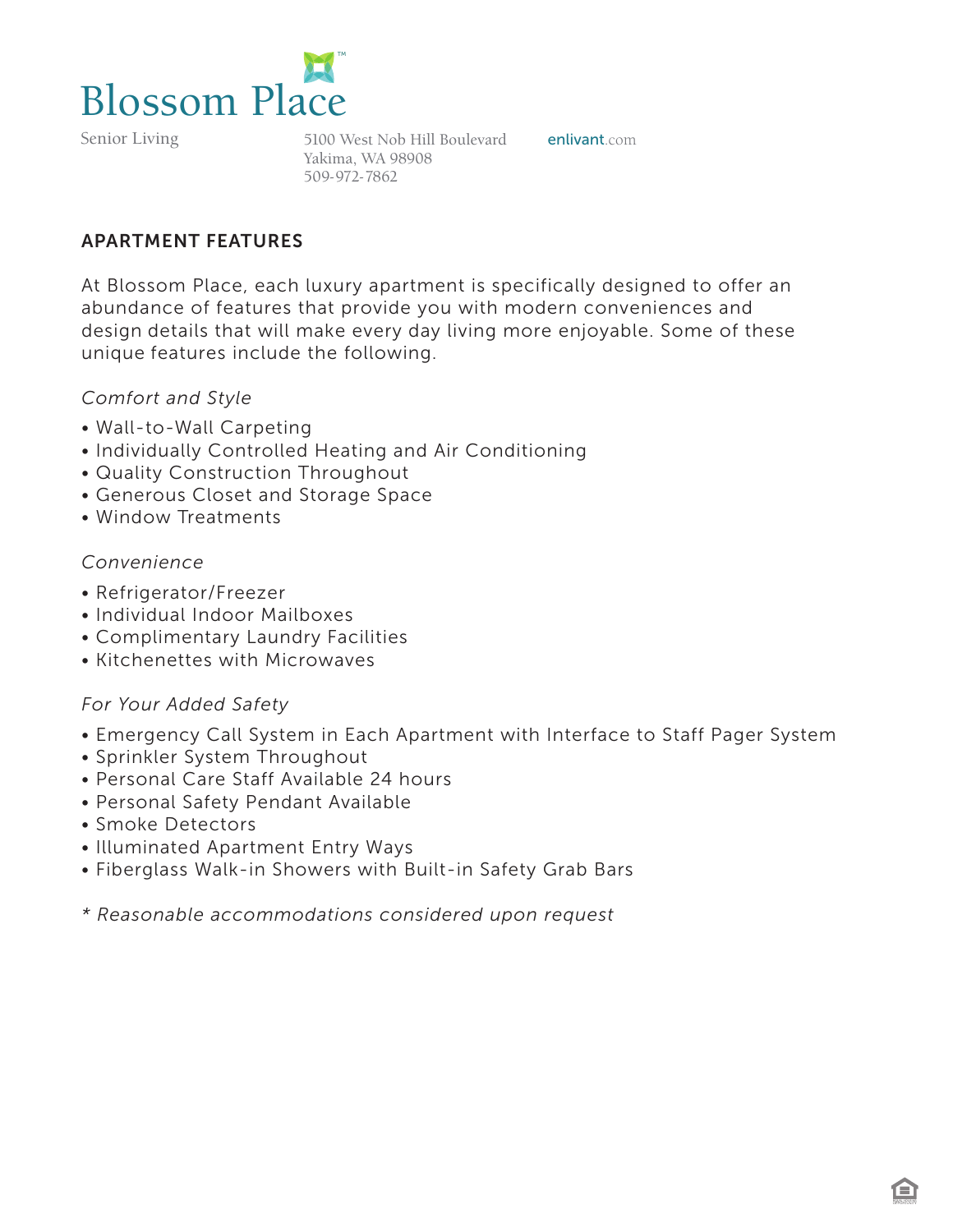

Senior Living

5100 West Nob Hill Boulevard enlivant.com Yakima, WA 98908 509-972-7862*Blossom House*



# Studio

One Bath 306 Square Feet (approximately)